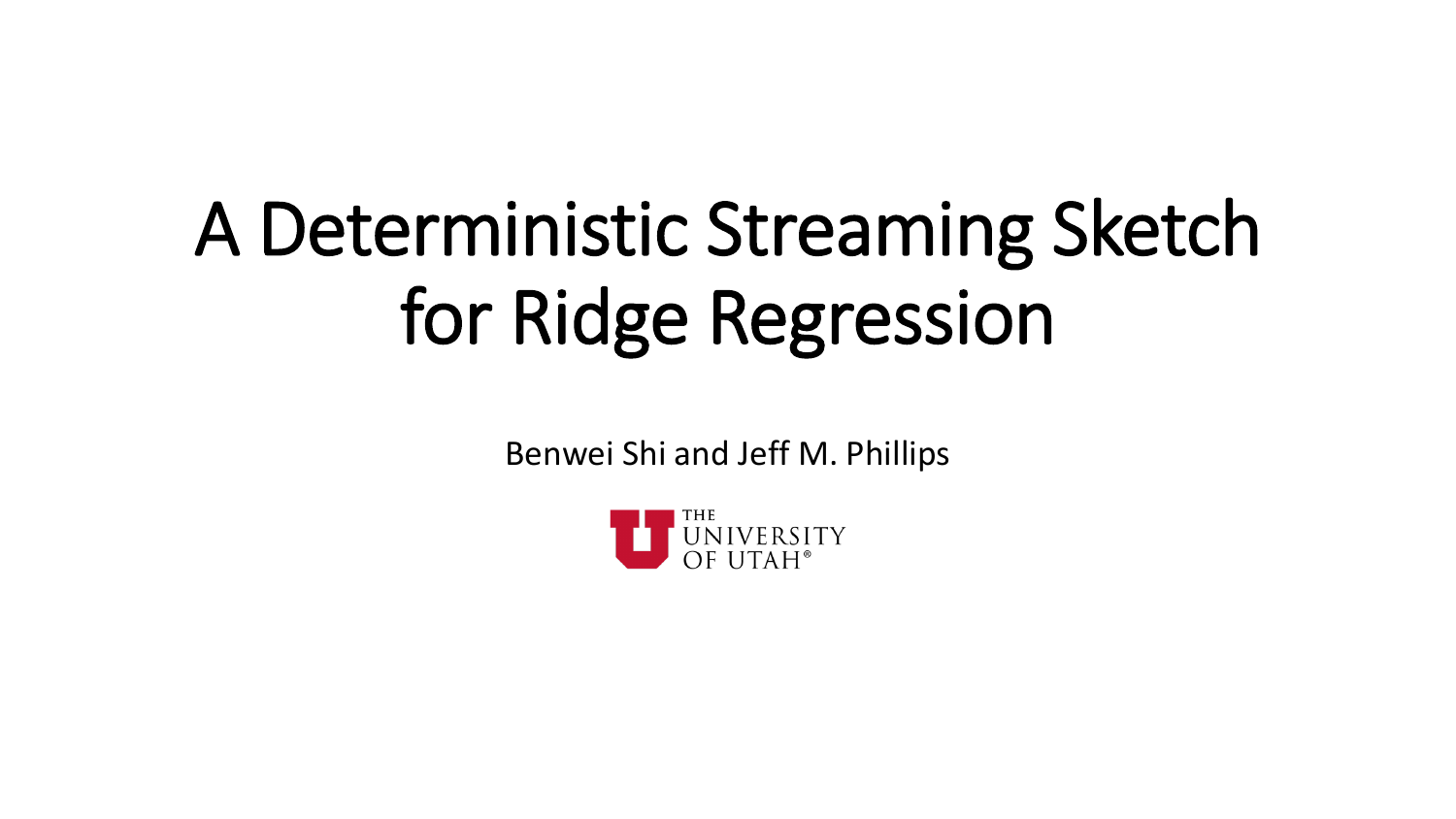## Ridge Regression

Given: 
$$
\mathbf{A} \in \mathbb{R}^{n \times d}
$$
,  $\mathbf{b} \in \mathbb{R}^n$  in rows.  
\nGoal :  $\mathbf{x}_{\gamma} \equiv \operatorname{argmin}(\|\mathbf{A}\mathbf{x} - \mathbf{b}\|^2 + \gamma \|\mathbf{x}\|^2)$   
\n
$$
= \begin{bmatrix} (\mathbf{A}^T \mathbf{A} + \gamma \mathbf{I})^{-1} \mathbf{A}^T \mathbf{b} \\ \text{------------------} \\ 0(d^2) \\ 0(d) \\ 0(nd) \end{bmatrix}
$$
\nSince:  $\begin{aligned} O(d^3) \\ O(d) \\ O(nd) \end{aligned}$ 

Our approach: Use Frequent Directions (FD) (Liberty, 2013) to estimate  $A^TA$  in stream.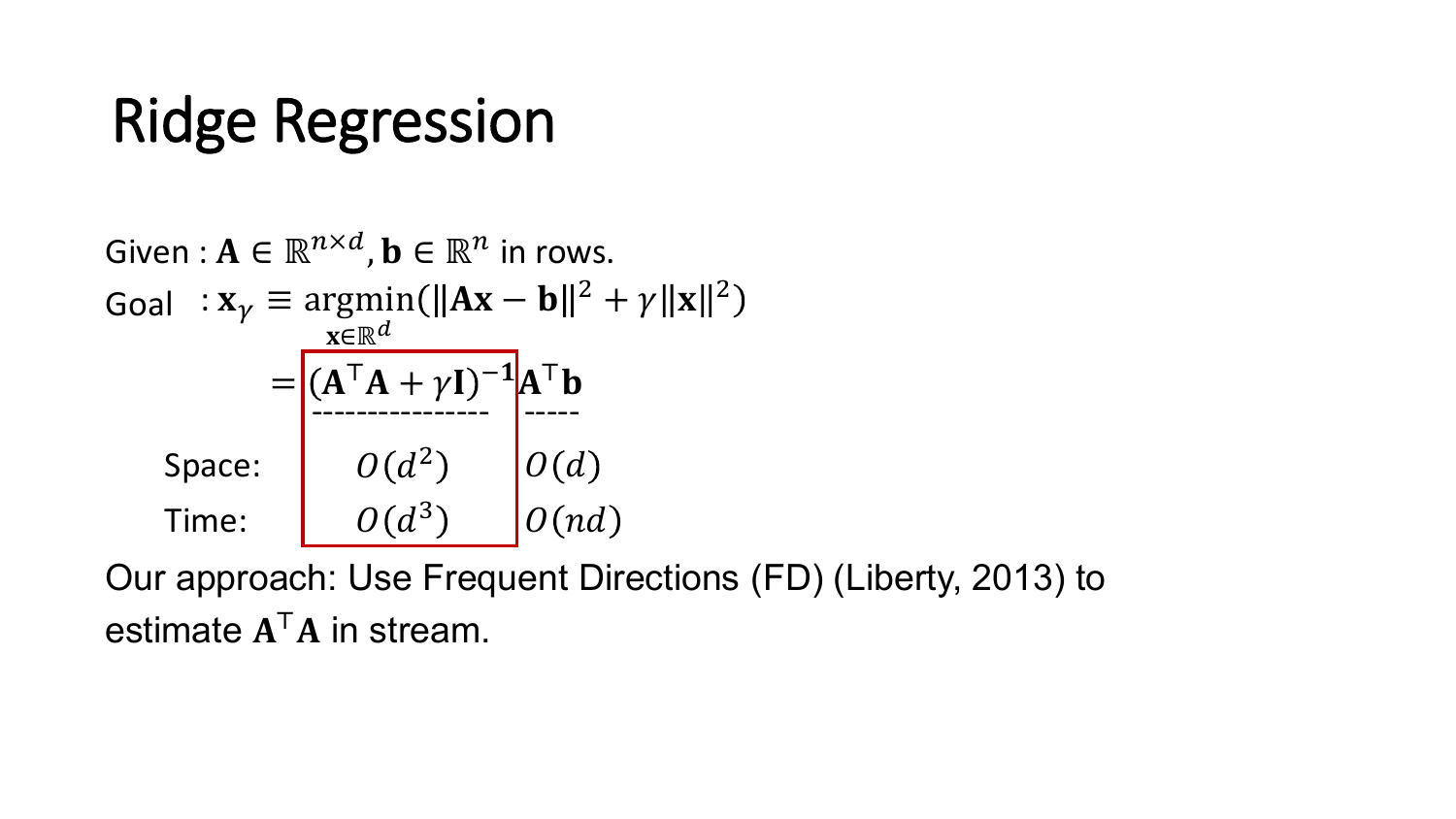## Frequent Directions Ridge Regression

Algorithm FDRR (Based on Frequent Directions)

**Input:** $A \in \mathbb{R}^{n \times d}$ ,  $\mathbf{b} \in \mathbb{R}^n$ ,  $\ell, \gamma$  $\Sigma \leftarrow 0^{\ell \times \ell}, V^{\top} \leftarrow 0^{\ell \times d}, c \leftarrow 0^d$ <br> $C = \Sigma V^{\top}$ **for** batch  $A_{\ell} \in A$ ,  $b_{\ell} \in b$  do **end for**  $\_$   ${\Sigma}^{\prime}$  ,  ${\mathbf {V}^{\prime}}^{\top} \leftarrow {\textbf{svd}}\left(\left[{\mathbf C}^{\top}; {\mathbf A}_{\ell}^{\top}\right]^{\top}\right)$  $\boldsymbol{\Sigma} \leftarrow \sqrt{{\boldsymbol{\Sigma}_{\ell}}^{\prime}}^2 - \sigma^2_{\ell+1} \mathbf{I}_{\ell}$  $V \leftarrow V'_\ell$  $C = \Sigma V^\top$  $\mathbf{c} \leftarrow \mathbf{c} + \mathbf{A}_{\ell}^{\top} \mathbf{b}_{\ell}$  $\mathbf{c}' = \mathbf{V}^\top \mathbf{c}$  $\hat{\mathbf{x}}_{\gamma} \leftarrow \mathbf{V}(\Sigma^2 + \gamma \mathbf{I})^{-1} \mathbf{c}' + \gamma^{-1} (\mathbf{c} - \mathbf{V} \mathbf{c}')$ return  $\boldsymbol{\mathsf{E}}\, \boldsymbol{\hat{\mathsf{x}}}_{\gamma}$ 

Initialization size  $\ell$  batch  $A_{\ell}$  and  $\mathbf{b}_{\ell}$ 

Frequent Directions

Compute  $A^Tb$  on the fly

Return the solution  $\hat{\mathbf{x}}_{\gamma} = (\mathbf{C}^{\top}\mathbf{C} + \gamma \mathbf{I})^{-1}\mathbf{A}^{\top}\mathbf{b} = (\mathbf{V}\mathbf{\Sigma}^2\mathbf{V}^{\top} + \gamma \mathbf{I})^{-1}\mathbf{c}$ Recall the RR solution  $\mathbf{x}_{\gamma} = (\mathbf{A}^{\mathsf{T}} \mathbf{A} + \gamma \mathbf{I})^{-1} \mathbf{A}^{\mathsf{T}} \mathbf{b}$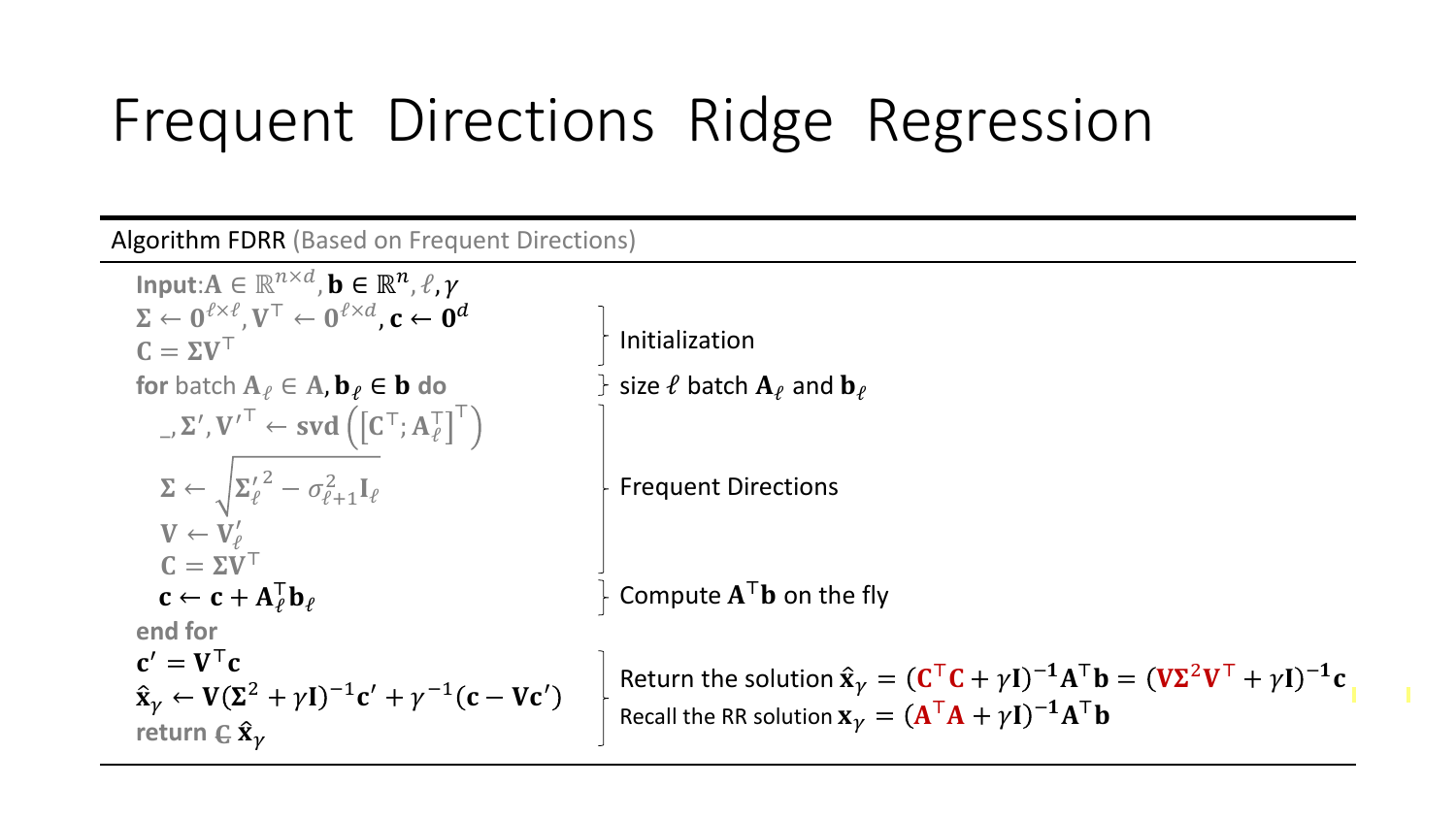### Frequent Directions Ridge Regression

Running time:  $O(nd\ell)$ , required space:  $O(d\ell)$ . Note that  $\ell \leq d$ . If

$$
\ell \ge \frac{\|A - A_k\|_F^2}{\varepsilon \gamma} + k, \quad \text{or} \quad \gamma \ge \frac{\|A - A_k\|_F^2}{\varepsilon (\ell - k)}
$$

Then

• 
$$
\|\hat{\mathbf{x}}_{\gamma} - \mathbf{x}_{\gamma}\| \le \varepsilon \|\mathbf{x}_{\gamma}\|
$$
, or the coefficient error  $\frac{\|\hat{\mathbf{x}}_{\gamma} - \mathbf{x}_{\gamma}\|}{\|\mathbf{x}_{\gamma}\|} \le \varepsilon$ 

- $|\hat{\mathbf{x}}_{\gamma}^{\top} \mathbf{a} \mathbf{x}_{\gamma}^{\top} \mathbf{a}| \leq \varepsilon ||\mathbf{x}_{\gamma}|| ||\mathbf{a}||$  for any  $\mathbf{a} \in \mathbb{R}^{d}$
- $B^2(\hat{x}_\gamma) \leq \left(1 + \frac{\varepsilon^2}{\gamma^2} ||A||_2^4 \right) B^2(x_\gamma)$
- $\mathcal{V}(\hat{\mathbf{x}}_{\gamma}) \leq \left(1 + \frac{1}{\gamma} ||\mathbf{A}||_2^2\right) \mathcal{V}(\mathbf{x}_{\gamma})$